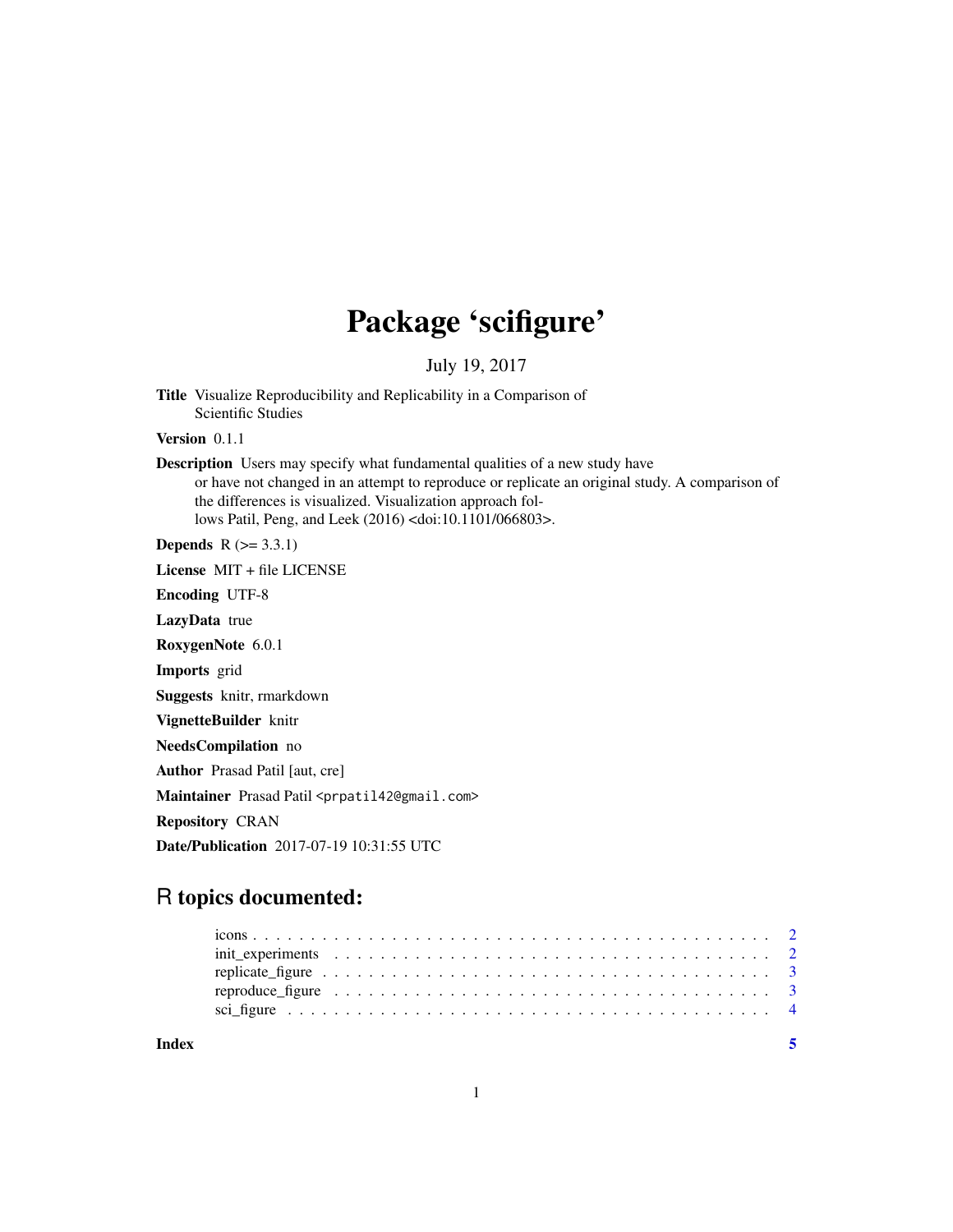<span id="page-1-0"></span>

# Description

A dataset containing icon images used to render all figures in the repfigure package.

# Usage

icons

# Format

A list of length 44, with each item a 75x75x4 bitmap

<span id="page-1-1"></span>init\_experiments *Initialize a skeleton data frame to create a figure with* sci\_figure

# Description

init\_experiments generates a dataframe with the proper row and column headers for user manipulation before calling sci\_figure

# Usage

```
init_experiments(nexp = 3, names = paste0("Exp", 1:nexp))
```
# Arguments

| nexp  | The number of scientific experiments to be represented in the data frame, i.e. |
|-------|--------------------------------------------------------------------------------|
|       | number of columns.                                                             |
| names | The names of each experiment, <i>i.e.</i> column names.                        |

# See Also

[sci\\_figure](#page-3-1)

# Examples

```
# Generate the default data frame of three experiments
init_experiments()
init_experiments(nexp = 5,
names = c("Run_16_01", "Run_16_04", "Run_16_07",
"Run_16_09", "Run_16_12"))
```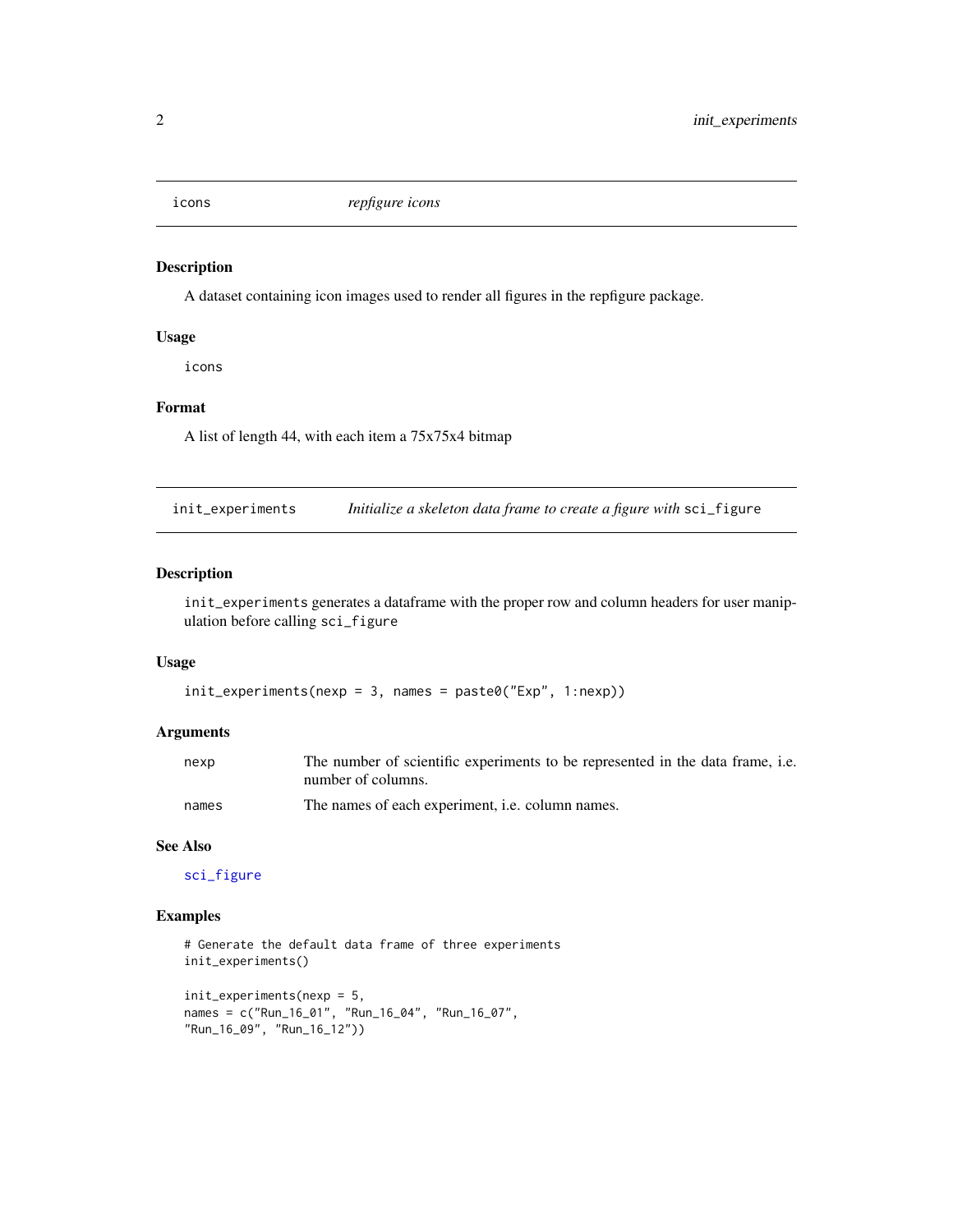# <span id="page-2-0"></span>Description

replicate\_figure is a wrapper around the sci\_figure function to illustrate replicability in a two-experiment setting. Options for sci\_figure are accepted, but this may be run as is.

# Usage

```
replicate_figure(...)
```
# Arguments

... Additional arguments passed to sci\_figure.

# See Also

[sci\\_figure](#page-3-1) for additional arguments.

reproduce\_figure *Create a figure depicting reproducibility*

# Description

reproduce\_figure is a wrapper around the sci\_figure function to illustrate reproducibility in a two-experiment setting. Options for sci\_figure are accepted, but this may be run as is.

#### Usage

```
reproduce_figure(...)
```
# Arguments

... Additional arguments passed to sci\_figure.

# See Also

[sci\\_figure](#page-3-1) for additional arguments.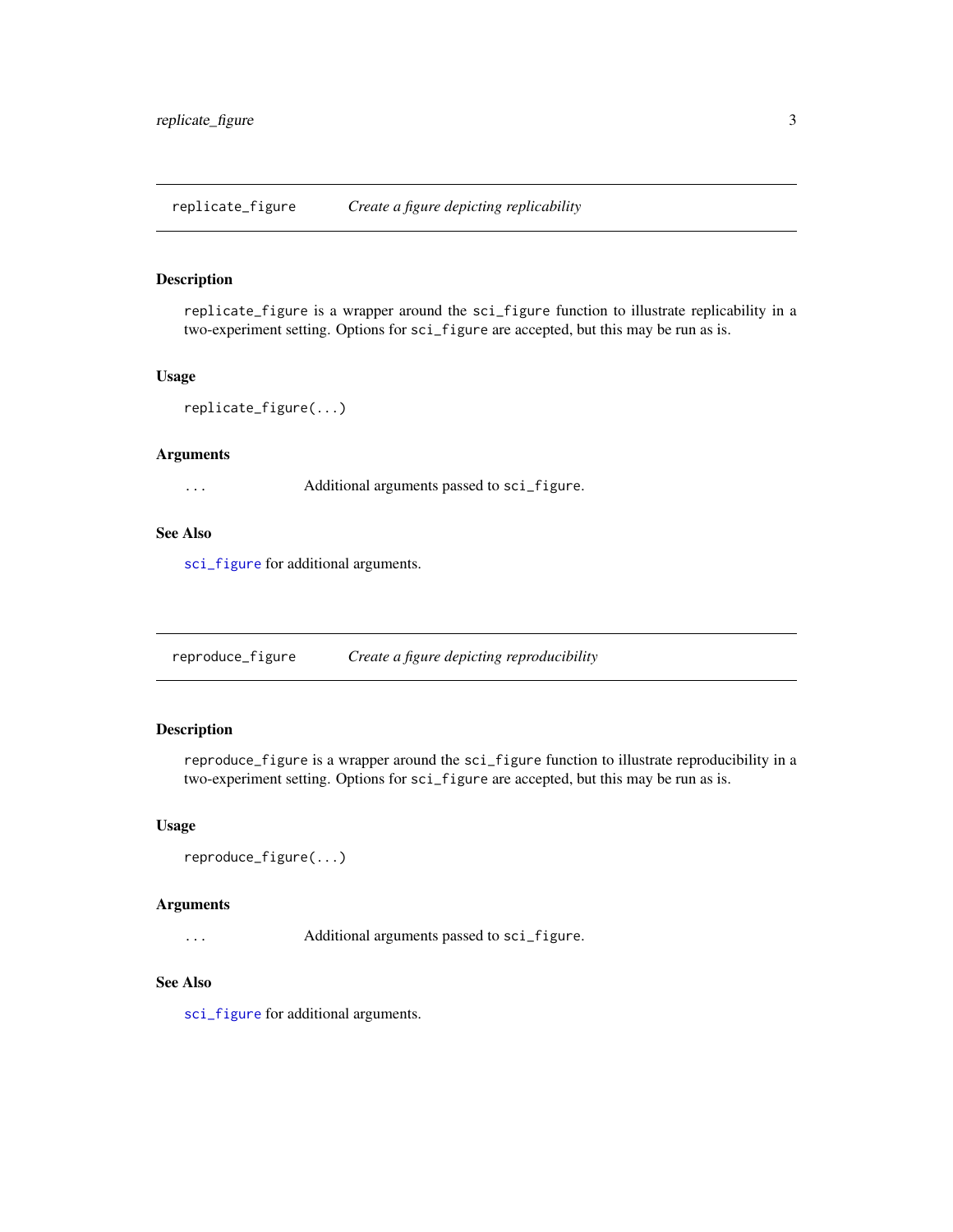<span id="page-3-1"></span><span id="page-3-0"></span>

# Description

sci\_figure creates a graphical representation of changes in a a set of subsequent studies or reproduction attempts as compared to an original study.

# Usage

```
sci_figure(experiments, hide_stages = NULL, names_of_stages = TRUE)
```
# Arguments

| experiments     | A data frame, which can be initialized with $init$ <sub>experiments</sub> (), whose row-<br>names are the predefined stages of a scientific experiments, columnames are the<br>names of each experiment, and cell values represent the state of each stage in                                                                                                                                                                |
|-----------------|------------------------------------------------------------------------------------------------------------------------------------------------------------------------------------------------------------------------------------------------------------------------------------------------------------------------------------------------------------------------------------------------------------------------------|
|                 | each experiment (states discussed below).                                                                                                                                                                                                                                                                                                                                                                                    |
| hide_stages     | (optional) A character vector with the names of the stages in the scientific exper-<br>iment, i.e. rownames of experiments, which the user wishes to suppress from<br>the figure output. The default value of hide_stages is NULL, indicating that<br>all stages will be displayed.                                                                                                                                          |
| names_of_stages |                                                                                                                                                                                                                                                                                                                                                                                                                              |
|                 | $\mathbf{r} = \mathbf{r} + \mathbf{r} + \mathbf{r} + \mathbf{r} + \mathbf{r} + \mathbf{r} + \mathbf{r} + \mathbf{r} + \mathbf{r} + \mathbf{r} + \mathbf{r} + \mathbf{r} + \mathbf{r} + \mathbf{r} + \mathbf{r} + \mathbf{r} + \mathbf{r} + \mathbf{r} + \mathbf{r} + \mathbf{r} + \mathbf{r} + \mathbf{r} + \mathbf{r} + \mathbf{r} + \mathbf{r} + \mathbf{r} + \mathbf{r} + \mathbf{r} + \mathbf{r} + \mathbf{r} + \mathbf$ |

Logical indicating whether or not the names of the stages should be displayed.

# Note

For the parameter experiments, the four values any cell may take are: observed, different, unobserved, incorrect.

# See Also

[init\\_experiments](#page-1-1)

# Examples

```
# Initialize the default experiments data frame
exps <- init_experiments()
sci_figure(exps)
sci_figure(exps, hide_stages = c("population", "analyst"))
# Do some manual manipulation to the experiments
exps["analyst", "Exp2"] <- "different"
exps["code", c("Exp2", "Exp3")] <- "unobserved"
sci_figure(exps)
```